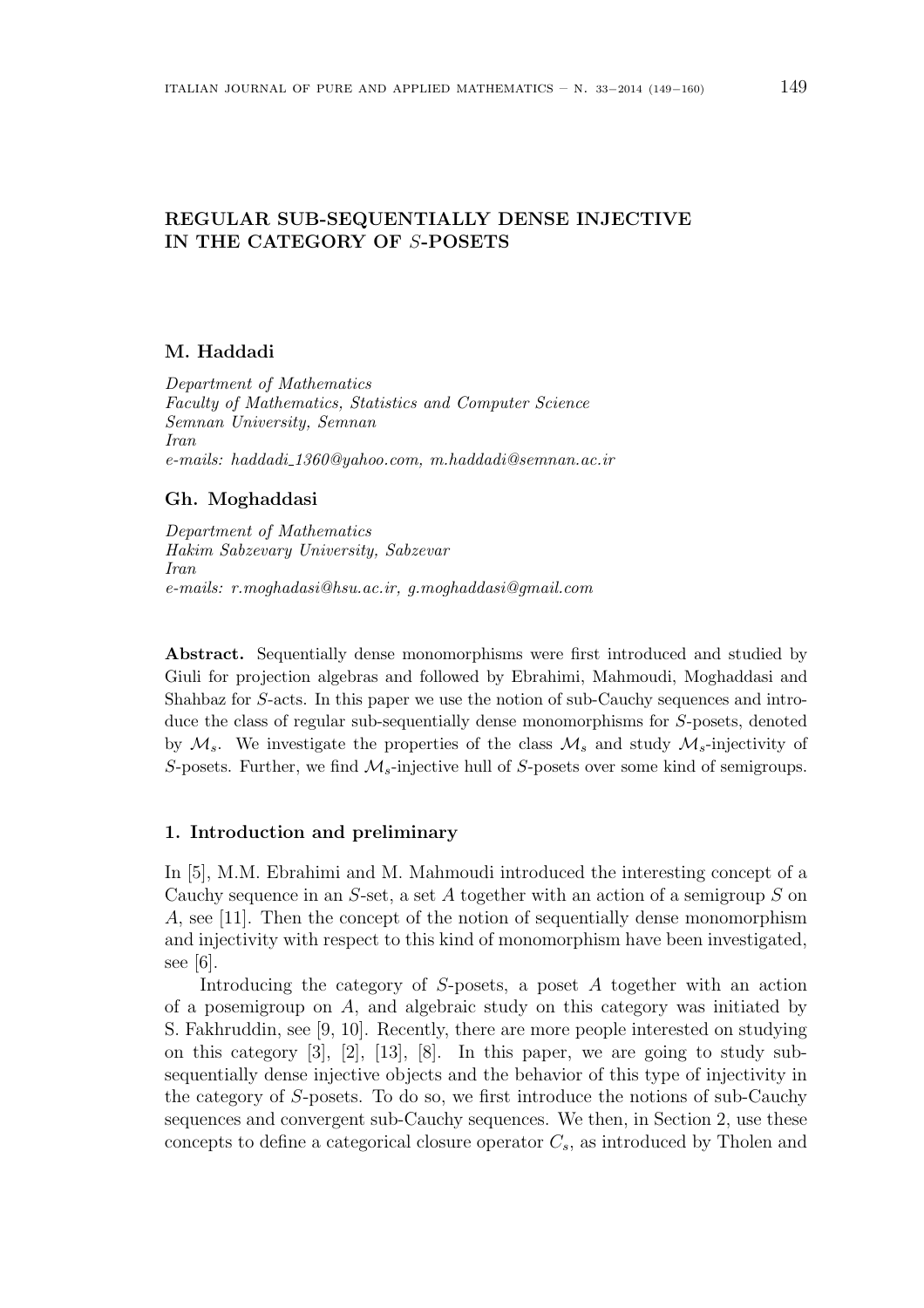Dikranjan in [14], on the category of S-posets. We also consider the regular and dense monomorphisms with respect to the closure  $C_s$ , that is  $\mathcal{M}_s$ -monomorphisms, and briefly study some categorical properties of this class of monomorphism which is needed subsequently. In Section 3, we study essential monomorphisms and injectivity relative to this class of monomorphisms in the category of S-posets. And finally, in Section 4, we give an example about what we did through the paper and study these concepts in the left zero posemigroups.

Now we briefly recall some concepts and we then give the preliminaries. A semigroup S is said to be *partially ordered* (or simply, a *posemigroup*) if it is also a poset whose partial order is compatible with the binary operation. An S-poset is a (possibly empty) poset A together with a monotone map  $\lambda : A \times S \to A$ , called the action of S on A, such that, for all  $a \in A$  and  $s, t \in S$ , we have  $a(st) = (as)t$ , where  $A \times S$  is considered as a poset with componentwise order and we denote  $\lambda(a, s)$  by as. By an S-poset morphism (or morphism), we mean a monotone map between S-posets which is equivariant (or preserves the action).

**Definition 1.1.** Let S be a posemigroup and A be an S-poset. Then

- (i) by a sub-Cauchy sequence over an S-poset A we mean a family  $(a_s)_{s\in S}$  of ascending elements of A, that is  $a_s \leq a_t$  if  $s \leq t$ , with  $a_s t \geq a_{st}$  for all  $s, t \in S$ .
- (ii) by a sub-Cauchy sequence induced by  $a \in A$  we mean the sub-Cauchy sequence  $(a_s = as)_{s \in S}$  and we show it by  $\lambda_a$ .
- (iii) by a *limit* of a sub-Cauchy sequence  $(a_s)_{s\in S}$  over A in some extension B of A we mean an element  $b \in B$  such that  $bs = a_s$ , for all  $s \in S$ , and denote it by  $lim(a_s)_{s\in S} = b$ .
- (iv) An S-poset A is said to be *sub-sequentially complete* (or simply  $sub-s$ *complete*) if any sub-Cauchy sequence over A has a limit in  $A$ .

Separated S-posets, in which any two distinct points  $a$  and  $b$  in  $A$  can be separated by at least one  $s \in S$ , by  $as \neq bs$ , are an important class of s-posets. Here we should note that limits are not necessarily unique, unless A is separated.

In the next definition we generalize the concept of separated S-poset to the sub-separated one.

# Definition 1.2.

- (i) Let S be a posemigroup. An S-poset A is called sub-separated if  $a \leq b$  in A whenever  $as \leq bs$  for all  $s \in S$ .
- (ii) For an S-poset A, we define  $\mathcal{S}(A)$  to be the poset of all sub-Cauchy sequences over A with point-wise order. More explicitly,  $\mathcal{S}(A) = \{(a_s)_{s \in S} \mid a_s t \ge a_{st}\}\$ and  $(a_s)_{s\in S} \leq (a'_s)_{s\in S}$  whenever  $a_s \leq a'_s$ , for all  $s \in S$ .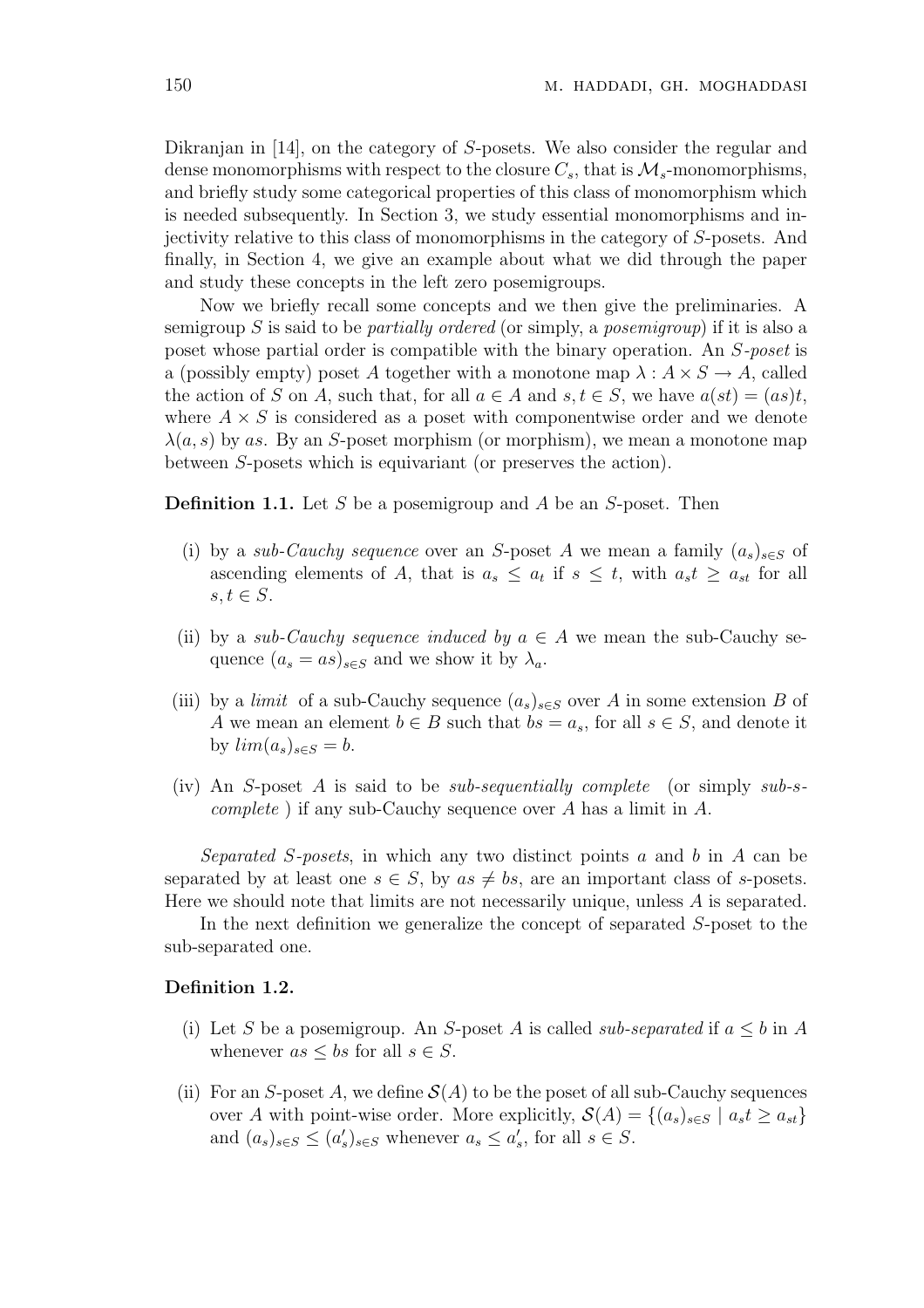**Remark 1.3.** Every Sub-separated S-poset is a separated one. Indeed,  $as = bs$ , for all  $s \in S$  implies  $as \leq bs$  and  $bs \leq as$ , for all  $s \in S$ . Hence  $a \leq b$  and  $b \leq a$ , by sub-separateness, and hence  $a = b$ .

### Theorem 1.4.

- (i) The poset  $S(A)$  is an S-poset.
- (ii) For every separated S-poset A, the S-poset  $\mathcal{S}(A)$  is an extension of A. Also if A is sub-separated then  $S(A)$  is a regular extension of A.
- (iii) The S-poset  $\mathcal{S}(A)$  is sub-separated if  $S^2 = S$ .

**Proof.** (i) To prove, first for a given S-poset A we define an action of S over  $S(A)$  as follows:

$$
(a_s)_{s \in S} \cdot t = (a_{ts})_{s \in S},
$$

for every  $(a_s)_{s\in S}\in \mathcal{S}(A)$ .

We note that,  $\mathcal{S}(A)$  is closed under the defined action. Indeed, for every sub-Cauchy sequence  $(a_s)_{s\in S}$  and  $t\in S$ , the sequence  $(a_s)_{s\in S} \cdot t = (a_{ts})_{s\in S}$  is also a sub-Cauchy sequence, since for all  $s \in S$  we have  $a_{ts} s' \ge a_{(ts)s'}$ .

Now we check the properties of being an S-posets:

(1) For every  $t, t' \in S$ , and a sub-Cauchy sequence  $(a_s)_{s \in S}$ , we have  $((a_s)_{s\in S} \cdot t) \cdot t' = (a_{ts})_{s\in S} \cdot t'.$  Take  $(a_{ts})_{s\in S}$  to be  $(b_s)_{s\in S}$ , so  $(a_{ts})_{s\in S} \cdot t' = (b_s)_{s\in S} \cdot t' =$  $(b_{t's})_{s \in S} = (a_{t(t's)})_{s \in S} = (a_{(tt')s)})_{s \in S} = (a_s)_{s \in S} \cdot (tt')$ .

(2) For sub-Cauchy sequences  $(a_s)_{s \in S}$ ,  $(a'_s)_{s \in S}$  and  $t \in S$ , if  $(a_s)_{s \in S} \leq (a'_s)_{s \in S}$ then  $(a_{ts})_{s\in S} \leq (a_{ts}')s \in S$ , for every  $s, t \in S$ . Therefore  $(a_s)_{s\in S} \cdot t \leq (a_s')_{s\in S} \cdot t$ .

(3) And, finally, for  $t, t' \in S$  and sub-Cauchy sequence  $(a)_{s \in S}$ , if  $t \leq t'$  then  $ts \leq t's$ , and hence  $a_{ts} \leq a_{t's}$ , by definition of sub-Cauchy sequence. Therefore,  $(a_{ts})_{s \in S} \leq (a_{t's})_{s \in S}$ , that is,  $(a_s)_{s \in S} t \leq (a_s)_{s \in S} t'$ .

(ii) To prove this part we consider the map  $f : A \rightarrow S(A)$  defined by  $f(a) = \lambda_a$ , see Definition 1.1 (ii). The defined f is one-one, since A is separated. Also since A is an S-poset,  $as \leq bs$ , for every  $s \in S$ , if  $a \leq b$ . This means that  $\lambda_a \leq \lambda_b$ , if  $a \leq b$ . That is f is order preserving. And finally f is equivariant, because  $f(at) = (ats = a_{ts})_{s \in S} = (a_s)_{s \in S} \cdot t$ .

Now suppose that A is, moreover, sub-separated. We show that the above S-poset embedding is an order embedding, too. Because if  $\lambda_a \leq \lambda_b$  then  $as \leq bs$ , for every  $s \in S$ , and hence  $a \leq b$ , by sub-separateness of A.

(iii) To see that  $\mathcal{S}(A)$  is sub-separated, take sub-Cauchy sequences  $\gamma = (a_s)_{s \in S}$ and  $\gamma' = (a'_s)_{s \in S}$  with  $\gamma \cdot t \leq \gamma' \cdot t$  for all  $t \in S$ . This means that  $a_{ts} \leq a'_{ts}$  for all  $t, s \in S$ . Now since  $S^2 = S$ , each  $r \in S$  is in the form of st for some  $t, s \in S$ , then we have  $a_r = a_{st} \le a'_{st} = a'_r$  which means  $\gamma \le \gamma'$ .

#### 2. Sub-sequential closure operator and dense regular monomorphisms

In this section, we are going to introduce a categorical closure operator  $C_s$ , in the sense of Tholen and Dikranjan in [14]. This is a weakening of  $C<sup>d</sup>$  closure operator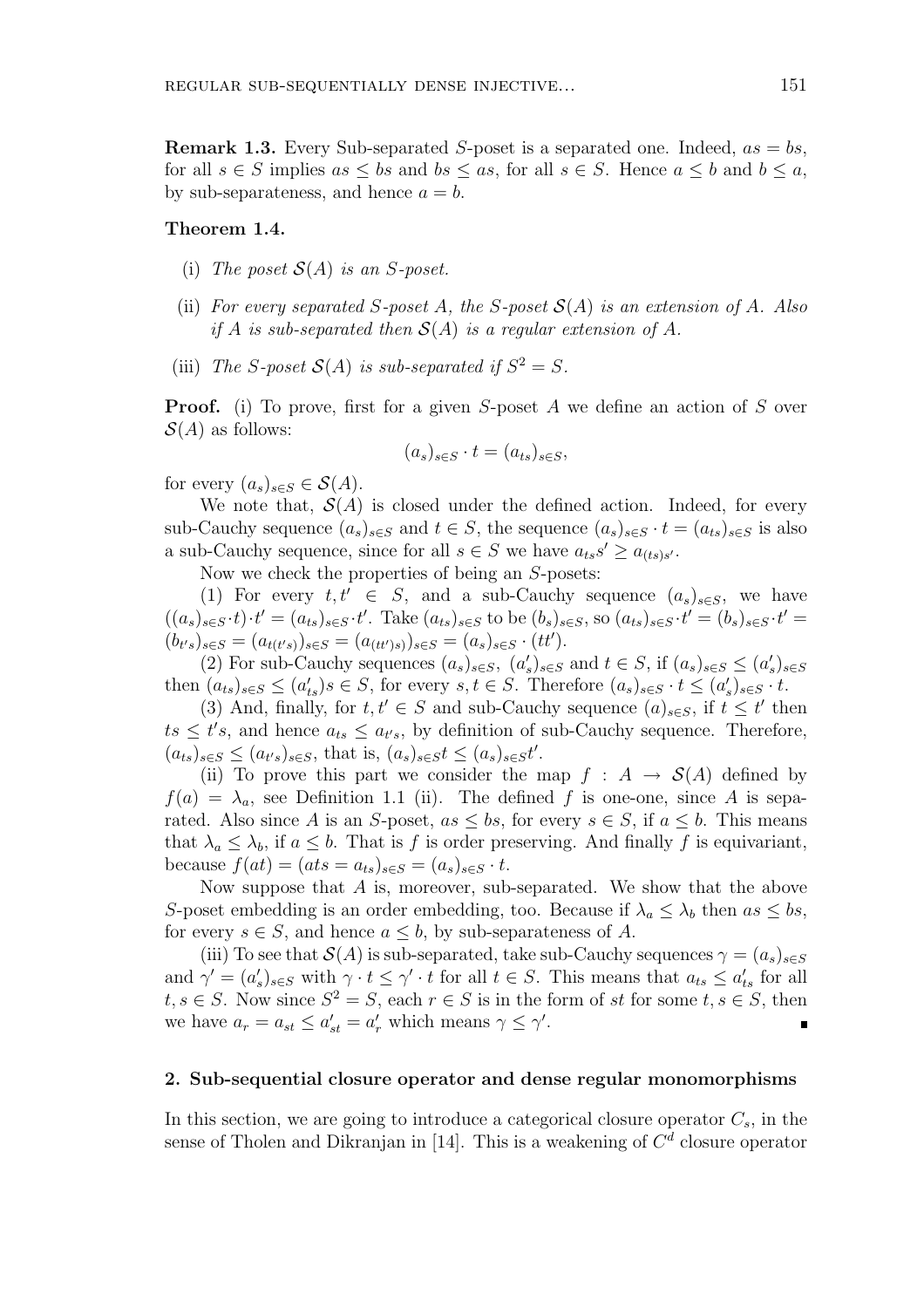in [12], on the category of S-posets. We also consider the class of regular and dense monomorphisms with respect to the closure operator  $C_s$  and briefly study some categorical properties of this class of monomorphism which is needed in the sequel.

**Definition 2.1.** For an S-poset B, and a sub S-poset A of B, by the s-closure of A in B we mean  $C_s(A) = \{b \in B | \forall s \in S, \exists a \in A; bs \leq a\}.$ 

We say that A is sub-s-dense in B if  $C_s(A) = B$ .

An S-poset morphism  $f : A \to B$  is said to be *sub-sequentially dense* (or, simply, sub-s-dense) if  $f(A)$  is a sub-s-dense sub S-poset of B.

**Note 2.2.** We show that the above introduced  $C_s$  is a categorical closure operator, in the sense of [14].

- (Extensive) To prove  $A \subseteq C_s(A)$ , let  $x \in A$ . Then, since  $xs \in A$  for all  $s \in S$ and  $xs \leq xs$  for  $xs \in A$ ,  $A \subseteq C_s(A)$ .
- (Monotonicity) To prove  $A_1 \subseteq A_2$  implies  $C_s(A_1) \subseteq C_s(A_2)$ , let  $x \in C_s(A_1)$ . Then, for each  $s \in S$  there exists  $a \in A_1$  such that  $xs \leq a$ . But, since  $A_1 \subseteq A_2$ , there exists  $a \in A_2$  such that  $xs \leq a$ . Therefore  $C_s(A_1) \subseteq C_s(A_2)$ .
- (Continuity) We show that  $f(C_s(A)) \leq C_s(f(A))$ , for all S-poset morphism f from A. Let  $y \in f(C_s(A))$ . Then, there exists  $x \in C_s(A)$  such that  $y = f(x)$ . Now for each  $s \in S$  there exist  $a \in A$  such that  $xs \leq a$ . Therefore,  $ys = f(x)s = f(xs) \le f(a)$ , that is,  $y \in C_s(A)$ .

Theorem 2.3. The sub-sequential closure operator is idempotent, that is,  $C_s(C_s(A)) = C_s(A), \text{ if } S^2 = S.$ 

**Proof.** By extensive, we have  $C_s(A) \subseteq C_s(C_s(A))$ . For the converse, let  $x \in C_s(C_s(A))$ . Then, for each  $s \in S$ , there exists  $a_s \in C_s(A)$  such that  $xs \leq a_s$ . But, since  $a \in C_s(A)$ , there exist  $a' \in A$  such that  $as \leq a'_s$ , for every  $s \in S$ . Now, using  $S = S^2$ , we have  $xs = xs_1s_2 = (xs_1)s_2 \le a_{s_1}s_2 \le a'_{s_2}$ , hence  $x \in C_s(A)$ . Therefore,  $C_s(C_s(A)) \subseteq C_s(A)$  and hence  $C_s(C_s(A)) = C_s(A)$ .

**Theorem 2.4.** Let B be an S-poset and A be a sub S-poset of B in which every subset has a least element. Then  $A$  in  $B$  is sub-s-dense if and only if for every sub-Cauchy sequence  $\lambda_b$ , induced by  $b \in B$ , there exists a sub-Cauchy sequence  $(a_s)_{s\in S}$  in A such that  $\lambda_b \leq (a_s)_{s\in S}$ .

**Proof.** ( $\Rightarrow$ ) Let A be sub-s-dense in B and  $\lambda_b$  be the sub-Cauchy sequence induced by  $b \in B$ . Then for each  $s \in S$  consider the subset  $A_s = \{a \in A \mid bs \leq a\}$ of A. Then  $A_s$  has a least element such as  $a_s$ . Now we consider  $(a_s)_{s\in S}$  which is a sub-Cauchy sequence. Because  $b_{st} = bst = b_st \leq a_st \in A_{st}$ , hence  $a_{st} \leq a_st$ .

 $(\Leftarrow)$  The converse is trivial.

**Theorem 2.5.** Let A be an S-poset in which every subset has a least element. Then the S-poset morphism  $f : A \to S(A)$  which maps every  $a \in A$  to  $\lambda_a$  is sub-s-dense.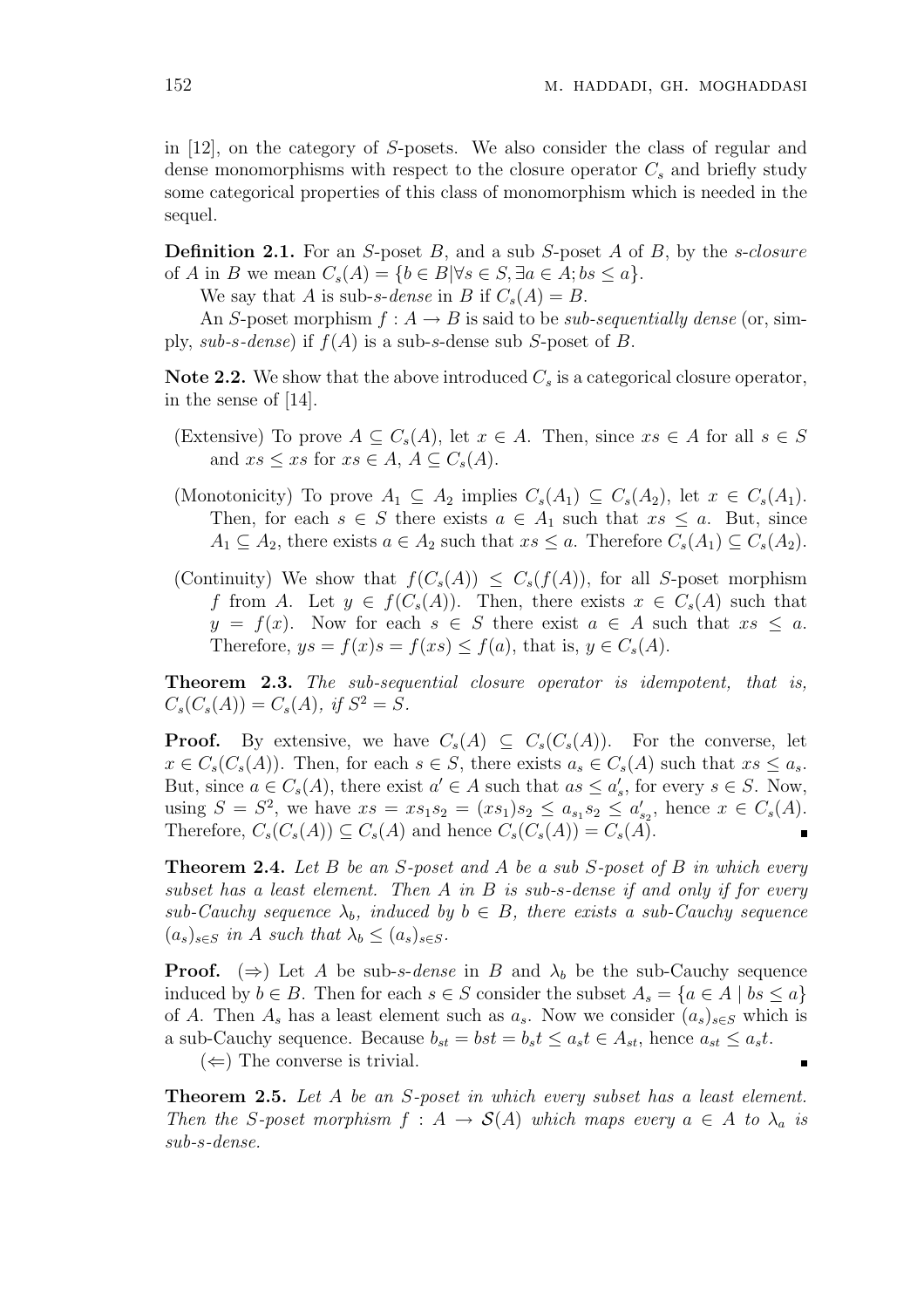**Proof.** We show that  $C_s(f(A)) = \mathcal{S}(A)$ . For each  $\gamma = (a_s)_{s \in \mathcal{S}} \in \mathcal{S}(A)$ , since every subset of A has a least element, the set of upper bounds of  $\gamma = (a_s)_{s \in S}$ has a least element, say  $a \in A$ . Therefore  $\gamma \cdot t \leq \lambda_a$ , for every  $t \in S$ , because  $\gamma \cdot t = (a_{ts})s \in S$  and  $a_{ts} \le a_ts \le as$ .

In Theorem 1.4, part (ii) it has been shown that every separated S-poset A is embedded in  $\mathcal{S}(A)$ . Now, by Theorem 2.5, we get the following corollary:

Corollary 2.6. Every sub-separated S-poset A in which every subset has a least element is regular sub-s-dense sub-S-poset of  $\mathcal{S}(A)$ .

Notation 2.7. In the rest of this paper we are going to study injectivity with respect to the class of regular sub-sequentially dense monomorphisms in the category of S-posets. So from now on we denote the class of regular sub-sequentially dense monomorphisms by  $\mathcal{M}_s$ .

In the following we see that the class of sub-s-dense S-poset monomorphisms has "good" properties with respect to composition.

**Theorem 2.8.** Let  $\mathcal{M}_s$  be the class of all sub-s-dense S-poset monomorphisms. Then,

- (i) the class  $\mathcal{M}_s$  is composition closed if  $S^2 = S$ .
- (ii) the class  $\mathcal{M}_s$  is isomorphism closed; that is, contains all isomorphisms and is closed under composition with isomorphisms.
- (iii) the class  $\mathcal{M}_s$  is left cancelable; that is,  $gf : A \to B \to C$ ,  $g : B \to C \in \mathcal{M}_s$ imply  $f \in \mathcal{M}_s$ .

**Proof.** (i) It is easy to see that the composition of regular monomorphisms is a regular monomorphism. Now let  $f : A \rightarrow B$  and  $q : B \rightarrow C$  be  $\mathcal{M}_{s}$ monomorphisms between S-poset. Then for every  $c \in C$  and  $s \in S$ , since  $S^2 = S$ , the inequality  $cs = cs_1s_2 \ge g(b_{s_1})s_2 = g(b_{s_1}s_2)$ , for some  $b_{s_1}$ , is given by the fact that g is sub-s-dense. Now since f is sub-s-dense,  $b_{s_1}s_2 \ge f(a_s)$ , for some  $a_s \in A$ . So  $cs = cs_1s_2 \ge g(b_{s_1})s_2 = g(b_{s_1}s_2) \ge g(f(a_s)).$ 

(ii) It is trivial.

(iii) Suppose that  $f(a_1) \leq f(a_2)$ . Then  $gf(a_1) \leq gf(a_2)$  and hence, by regularity of gf, we have  $a_1 \le a_2$ . That is f is regular. Also for each  $b \in B$ and  $s \in S$ , there exists  $a_s \in A$  such that  $g(bs) = g(b)s \ge gf(a_s)$ . Now, using regularity of g, we get  $bs \ge f(a_s)$ . That is  $f \in \mathcal{M}_s$ .  $\blacksquare$ 

**Theorem 2.9.** In the category of S-posets, pushouts transfer  $\mathcal{M}_s$ -morphisms.

**Proof.** As mentioned in [3], the pushout of S-poset maps  $f : A \rightarrow B$  and  $q : A \to C$  is the quotient of the coproduct  $B\cup C$  by the congruence  $\Theta(H)$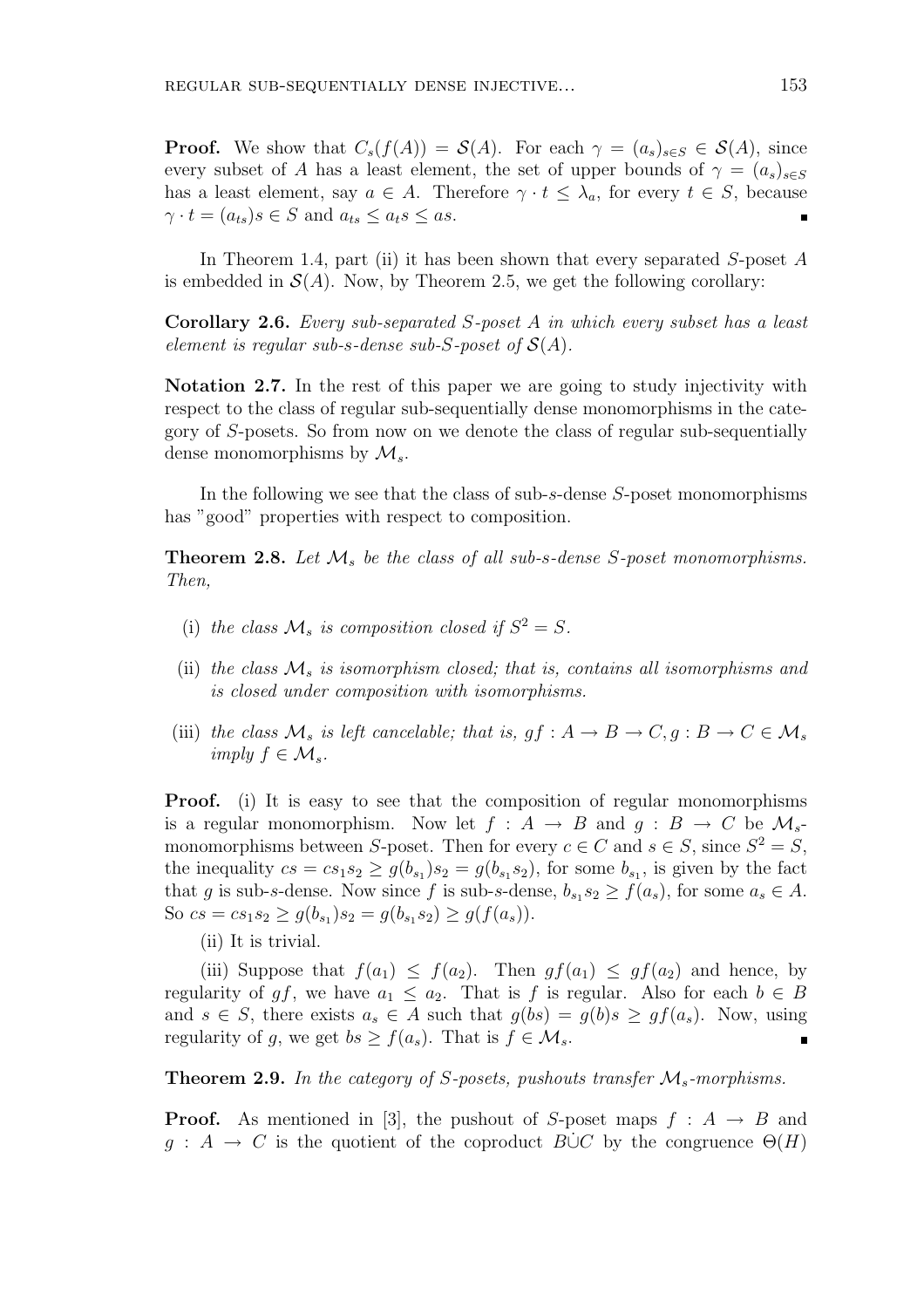generated by  $H = \{(f(a), g(a)) \mid a \in A\}$ . Now consider the pushout diagram



in which f is an  $\mathcal{M}_s$ -morphisms. If  $\overline{f}(c_1) = [c_1]_{\Theta} \leq [c_2]_{\Theta} = \overline{f}(c_2)$ , then there exist  $a_1, ..., a_n \in A$  such that

$$
c_1 = g(a_1)\Theta(H)f(a_1) \le f(a_2)\Theta(H)g(a_2) \le \cdots \le f(a_n)\Theta(H)g(a_n) = c_2.
$$

Now, by regularity of  $f$ , we have

$$
a_1 \le a_2, a_3 \le a_4, ..., a_{n-1} \le a_n,
$$

hence, since  $q$  is order preserving, we have

$$
c_1 = g(a_1) \le g(a_2) \le g(a_3) \le g(a_4) \le \cdots \le g(a_{n-1}) \le g(a_n) = c_2.
$$

That is,  $\overline{f}$  is regular. Also,  $\overline{f}$  is sub-sequentially dense, because, for each  $[x]_{\Theta} \in (B\cup C)/\Theta(H), [x]_{\Theta} = [c]_{\Theta}$  or  $[x]_{\Theta} = [b]_{\Theta}$ , for some  $c \in C$  and  $b \in B$ . In the first case  $[x]_{\Theta} s = [c]_{\Theta} s = [cs]_{\Theta} = \overline{f}(cs)$ , and in the second case, since f is sub-sequentially dense, there exists  $a_s \in A$  with  $bs \leq f(a_s)$ . Hence  $[x]_{\Theta} s = [b]_{\Theta} s = [bs]_{\Theta} \leq [f(a_s)]_{\Theta} = [g(a_s)]_{\Theta} = \overline{f}(g(a_s)).$  $\blacksquare$ 

# 3. Regular sub-sequential dense injectivity

This section is devoted to the investigation of the behavior of  $\mathcal{M}_s$ -injectivity in the category of S-posets. First we give some definitions.

Definition 3.1. An S-poset A is called:

(1) regular sub-sequentially dense injective or briefly  $\mathcal{M}_s$ -injective if it is injective with respect to  $\mathcal{M}_s$ -monomorphisms. That is every commutative diagram



with  $f \in \mathcal{M}_s$ , can be completed by some S-poset morphism  $\overline{g}$ .

(2) regular sub-sequentially absolute retract or briefly  $\mathcal{M}_s$ -absolute retract if it is a retract of each of its regular sub-s-dense extensions.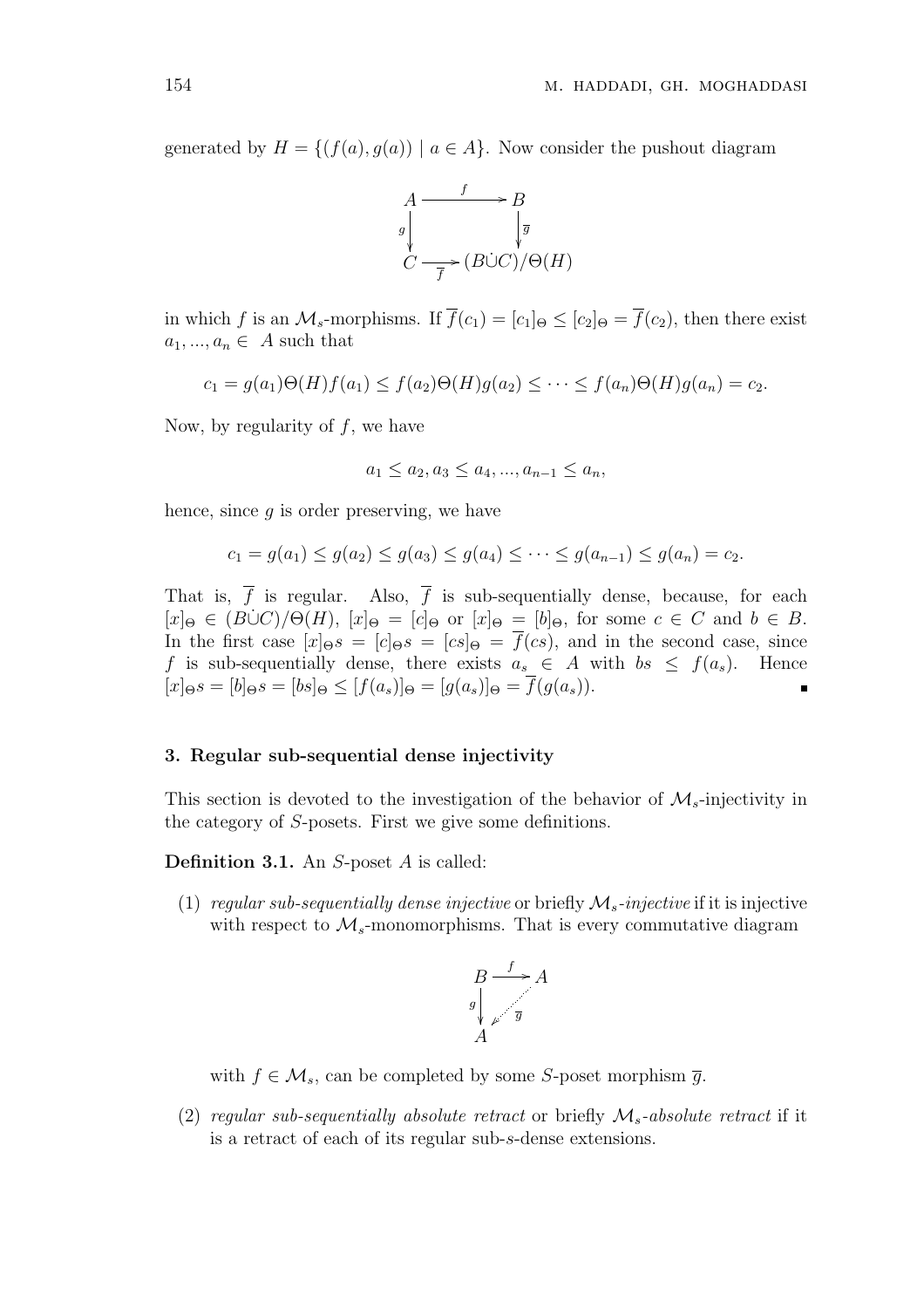**Theorem 3.2.** An S-poset A is  $M_s$ -injective if and only if for every  $M_s$ monomorphism  $h : B \to B \sqcup cS$  to a singly generated extension of B, every S-poset morphism  $f : B \to A$  can be extended to  $g : B \sqcup cS \to A$ .

**Proof.** One direction is obvious. For the converse, let  $h : B \to C$  be a sub-dense regular monomorphism and  $f : B \to A$  be an S-poset morphism. Applying Zorn's Lemma on the poset of all sub S-poset D of C with  $h(B) \subseteq D$  and such that there exists an S-poset morphism  $q: D \to A$  such that  $qh = f$ , we get a maximal such S-poset, say D. If  $D = C$  then the proof is complete, otherwise there exists  $c \in C - D$ . Now  $h : B \to D \sqcup cS$  is an sub-dense regular monomorphism and by hypothesis there is an S-poset morphism  $\bar{g}$  which extends g. This contradicts the maximality of D, so  $C = D$ .

Theorem 3.3. If a sub-separated S-poset A is sub-complete then it is subsequentially absolute retract.

**Proof.** Let  $f : A \to B$  be an  $\mathcal{M}_s$ -morphism. Then, by Theorem 2.4, for each  $b \in B$ , there exists a sub-Cauchy sequence  $(a_S)_{s \in S}$  in A such that  $\lambda_b \leq (a_s)_{s \in S}$ . Since A is sub-complete,  $(a_s)_{s \in S}$  has a limit such as  $a_b \in A$ . Now we define  $g: B \to A$  by  $g|_A = id_A$  and for  $b \in B - A$ ,  $g(b) = a_b$ . The defined g is order preserving, because if  $b \leq b'$  in B three following cases may occur:

**Case 1.** Both  $b, b' \in B - A$ . In this case  $bt \leq b't$ , for every  $t \in S$ . Hence  $(a_s)_{s\in\mathcal{S}} \leq (a'_s)_{s\in\mathcal{S}}$ , see how we get  $(a_s)_{s\in\mathcal{S}}$  and  $(a'_s)_{s\in\mathcal{S}}$  in the proof of Theorem 2.4. Therefore  $a_s = a_b s \le a_{b'} s = a'_s$  and, since A is sub-separated  $a_b \le a_{b'}$ ,  $g(b) \leq g(b')$ .

**Case 2.** Now let  $b \in B-A$ ,  $b' \in A$ . Then if  $b \leq b'$  then, for all  $t \in S$ ,  $bt \leq b't$  but, since  $b't \in A$  and  $a_t$  is a least element in A such that  $bt \leq a_t$ , we have  $a_t \leq b't$ , for all  $t \in S$ . Therefore,  $a_b t = a_t \leq b't$  for all  $t \in S$ . Now  $a_b \leq b'$  is a clear result of sub-separateness of A, thus  $g(b) \leq g(b')$ .

**Case 3.** If  $b, b' \in A$  there is nothing to prove.

Now, we show that  $q$  is equivariant. The only thing we have to check is  $g(bs) = g(b)s$  when  $b \in B - A$ , for every  $s \in S$ . But, two cases may happen:

**Case 1.**  $bs \in A$ , for some  $s \in S$ . Then  $g(bs) = bs$ . So, by definition of  $a_s$ ,  $a_s = bs$ . Since  $a_b = \lim_{s \to s} (a_s)_{s \in S}$ ,  $a_b s = bs$ . That is  $g(b)s = g(bs)$ .

**Case 2.**  $bs \in B - A$ , for some  $s \in S$ . Then take  $g(bs)$  to be  $a_{bs} = \lim_{(a(t)) \to \in S} a_{bs}$  $g(b)$  to be  $a_b = \lim_{t \to \infty} (a_t)_{t \in S}$ . By definition of  $(a'_{(t)})_{t \in S}$  and  $(a_t)_{t \in S}$ , we have  $a_{st} = a'_t$ , for every  $t \in S$ . Hence  $a_b st = a_{st} = a'_t$ , for every  $t \in S$ . So

$$
g(bs) = \lim_{(d'_{(t)})_{t \in S} = a_b s = g(b)s,
$$

and we are done.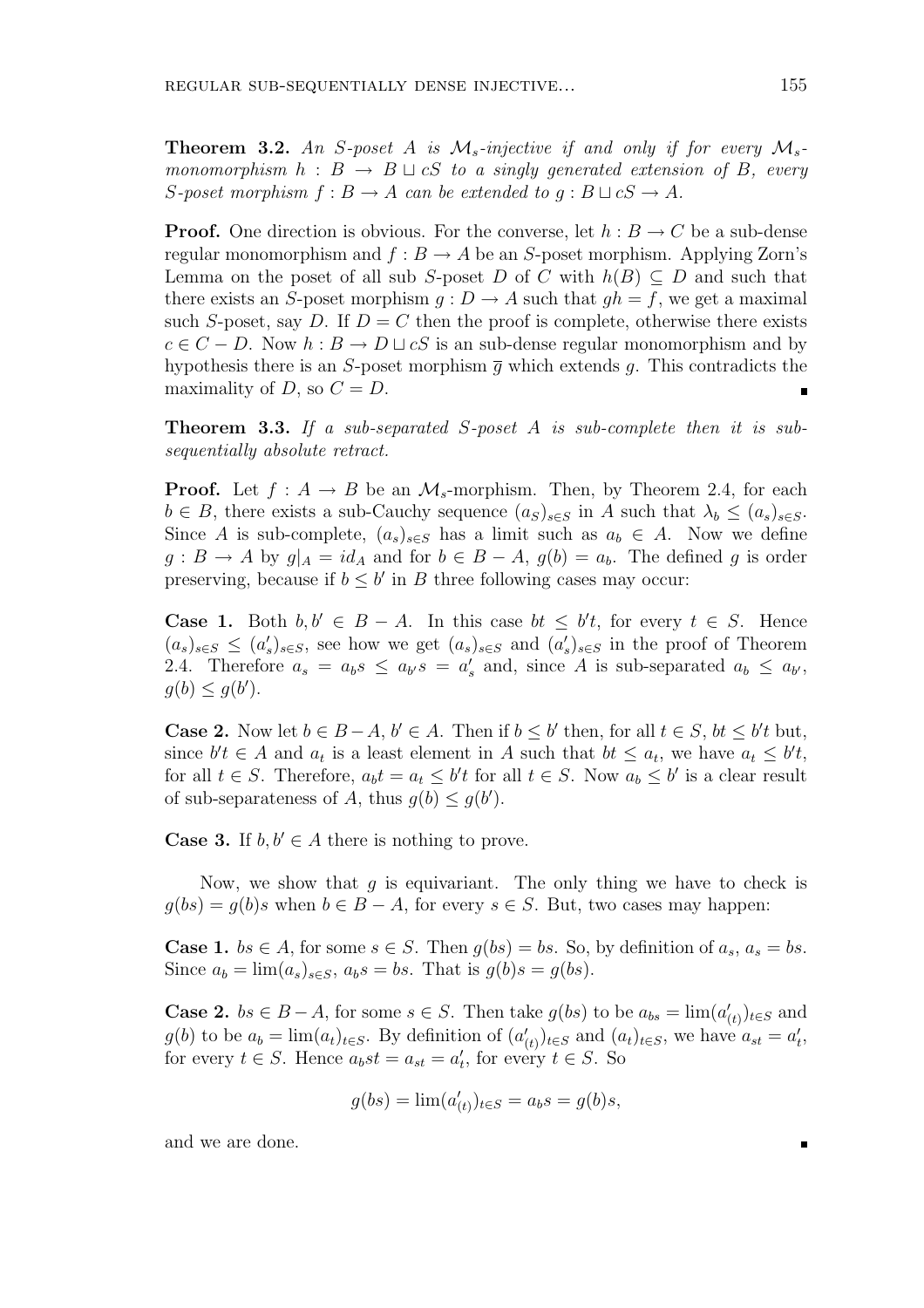**Theorem 3.4.** An S-poset A is  $M_s$ -injective if and only if it is an M-absolute retract.

**Proof.** Since in the category of S-posets, pushouts transfer  $\mathcal{M}_s$ - morphisms, by Theorem 2.2 in [4] we are done.

**Corollary 3.5.** Every sub-separated and sub-complete S-poset A is  $M_s$ -injective.

Proof. By Theorems 3.3 and 3.4 there is nothing to prove.

Now, we study  $\mathcal{M}_s$ -essential extensions to get the  $\mathcal{M}_s$ -injective hulls.

**Definition 3.6.** An  $M_s$ -monomorphism  $f : A \rightarrow B$  is called  $M_s$ -essential if it is essential with respect to  $\mathcal{M}_s$ -monomorphisms. That is if  $g \circ f : A \to B \to C$  is a  $\mathcal{M}_s$ -monomorphism then g is an  $\mathcal{M}_s$ -monomorphism.

Also, by a sub-s-regular injective hull or, briefly,  $\mathcal{M}_s$ -injective hull of an Sposet A, we mean an  $\mathcal{M}_s$ -essential extension  $f : A \to B$  in which B is an  $\mathcal{M}_s$ injective.

Notice that an  $\mathcal{M}_s$ -injective hull is unique up to isomorphism.

**Lemma 3.7.** A regular monomorphism f is  $\mathcal{M}_s$ -essential if and only if it is essential and s-dense.

**Proof.** Let f be sub-s-essential. Then, by definition, f is s-dense. Also it is essential, for if  $g : B \to C$  is a morphism such that  $g \circ f$  is an S-monomorphism then since  $q \circ f : A \to q(B)$  is a sub-dense monomorphism (this is because f is subdense and  $g : B \to g(B)$  and f is sub-dense essential we get that  $g : B \to g(B)$  is a sub-dense monomorphism and hence  $q$  is monomorphism. The converse is easy to show. Just notice that if the composition  $g \circ f$  of two S-maps is an s-dense monomorphism then  $q$  is an  $s$ -dense monomorphism, too.

We are going to find an  $\mathcal{M}_s$ -essential extension for an S-poset A, Banaschewski's condition, and Theorems of well behavior of injectivity for  $\mathcal{M}_s$ -injectivity, see [1]. To do so, for each S-poset A, we take the poset  $\mathcal{C}(A)$ to be the class of all Cauchy sequences; that is  $\mathcal{C}(A) = \{(a_s)_{s \in S} \mid a_{st} = a_s t, \text{ for }$ every  $s, t \in S$  and  $a_s \le a_t$  if  $s \le t$  in which  $(a_s)_{s \in S} \le (a'_s)_{s \in S}$  whenever  $a_s \le a'_s$ , for every  $s \in S$ .

Now, we have the following theorem:

Theorem 3.8. Given an S-poset A,

- (i) the poset  $C(A)$  is an S-poset.
- (ii) if A is sub-separated then the S-poset  $C(A)$  is an  $\mathcal{M}_s$ -essential extension of A.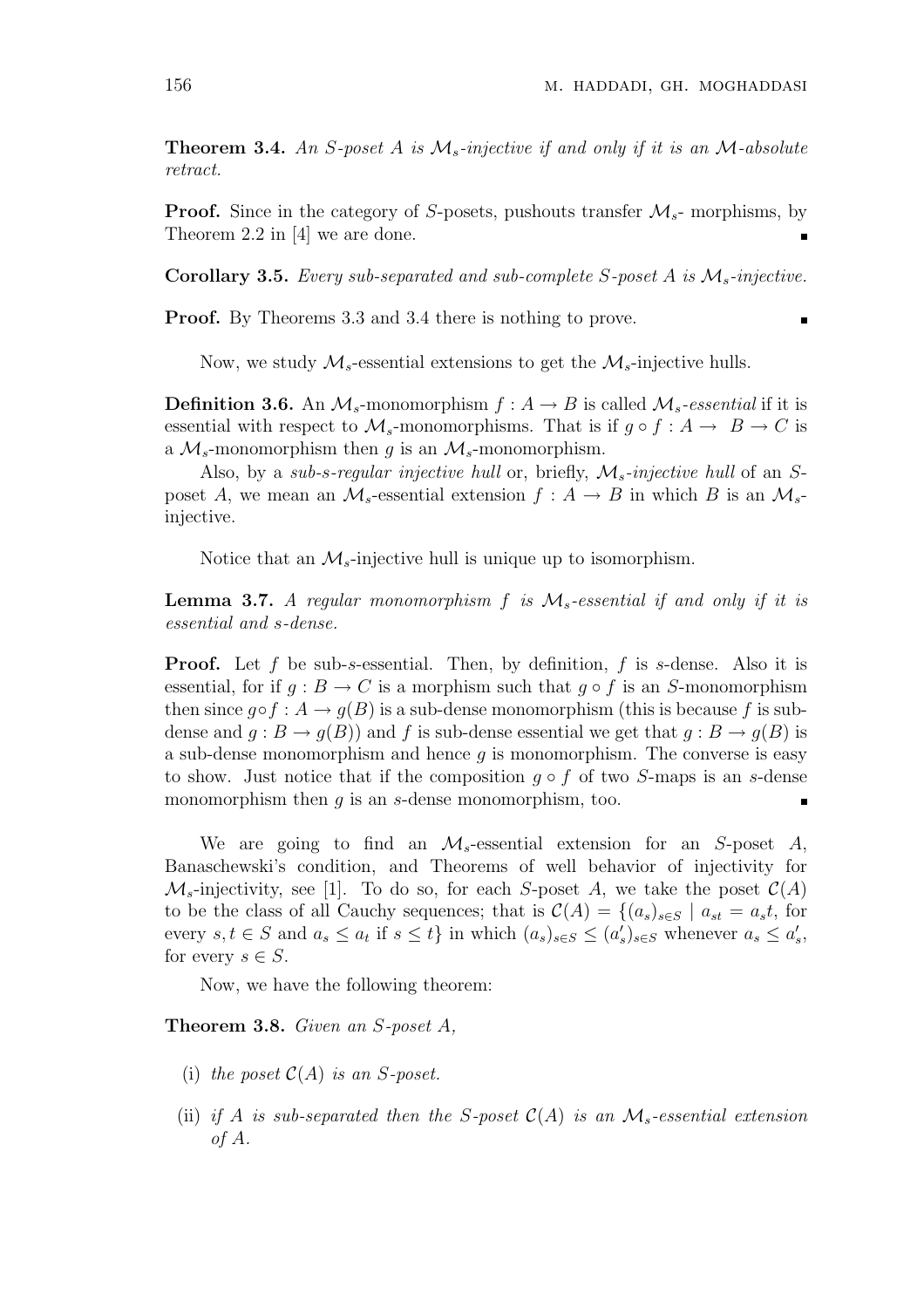**Proof.** (i) To make  $C(A)$  an S-poset, we define an action of S on  $C(A)$  as follows:

$$
(a_s)_{s \in S} \cdot t = \lambda_{a_t}
$$
, for every  $(a_s)_{s \in S} \in C(A)$  and for every  $t \in S$ .

Obviously,  $\mathcal{C}(A)$  is closed under the defined action. Now note that  $\mathcal{C}(A)$  with the defined action is an S-poset, because:

(1) for every  $t, t' \in S$ , and each Cauchy sequence  $(a_s)_{s \in S}$ , we have

$$
((a_s)_{s\in S}\cdot t)\cdot t'=\lambda_{a_t}\cdot t'=\lambda_{a_t t'}=\lambda_{a_{tt'}}=(a_s)_{s\in S}\cdot (tt').
$$

The third equality is given by the definition of the Cauchy sequence  $(a_s)_{s\in S}$ .

(2) for each pair of the Cauchy sequences  $(a_s)_{s\in S}$ ,  $(a'_s)_{s\in S}$  and  $t \in S$ , if  $(a_s)_{s\in S} \leq (a'_s)_{s\in S}$  then  $a_t \leq a'_t$ , and hence  $\lambda_{a_t} \leq \lambda_{a_{t'}}$ . That is,  $(a_s)_{s\in S} \cdot t \leq (a'_s)_{s\in S} \cdot t$ .

(3) and finally for  $t, t' \in S$  and a Cauchy sequence  $(a)_{s \in S}$ , if  $t \leq t'$  then  $a_t \le a_{t'}$ , by Definition 1.1, therefore  $\lambda_a \le \lambda_{a_{t'}}$ .

(ii) To prove this part, we consider the map  $f : A \to C(A)$  defined by  $f(a) =$  $\lambda_a$ . First we show that f is an S-poset monomorphism. Indeed, f is one-one since A is separated. Also since A is an S-poset,  $a \leq b$  implies  $as \leq bs$ , for every  $s \in S$ . So, if  $a \leq b$  then  $\lambda_a \leq \lambda_b$ . That is, f is order preserving. And, finally, f is equivariant, because  $f(at) = (ats = at_s = a_{ts})_{s \in S} = (a_s)_{s \in S} \cdot t$ .

Regularity of  $f$  is a clear consequence of the fact that  $A$  is sub-separated. Also, f is sub-sequentially dense. Because for every Cauchy sequence  $\gamma$  and every  $s \in S$ , we have  $\gamma \cdot s \leq \lambda_{a_s} \in f(A)$ .

Now, we are going to show that f is  $\mathcal{M}_s$ -essential. Let  $gf: A \to \mathcal{C}(A) \to C$ be an  $\mathcal{M}_s$ -morphism, for some S-poset morphism g, and  $g(\gamma) = g(\gamma')$ . Then

$$
g(\gamma)s = g(\gamma \cdot s) = g(\lambda_{a_s}) = g(\lambda_{a'_s}) = g(\gamma' \cdot s) = g(\gamma')s,
$$

that is  $gf(a_s) = g(f(a'_s))$ . Since gf is one-one, we have  $a_s = a'_s$ .

Now, suppose that  $g(\gamma) \leq g(\gamma')$ , then

$$
g(\gamma)s = g(\gamma \cdot s) = g(\lambda_{a_s}) = gf(a_s) \le gf(a'_s) = g(\lambda_{a'_s}) = g(\gamma' \cdot s) = g(\gamma)s,
$$

for each  $s \in S$ . Using the regularity of  $gf$ , we have  $a_s \le a'_s$ , for every  $s \in S$ . So  $\gamma \leq \gamma'$ . Finally, we show that g is sub-sequentially dense. For each  $c \in C$ , since gf is sub-sequentially dense, for every  $s \in S$ , there exists  $a_s \in A$  such that  $cs \leq gf(a_s)$ . That is  $cs \leq g(\lambda_{(a_s)})$  and we are done.

**Theorem 3.9.** Let  $S^2 = S$ . Then for each S-poset A, the S-poset  $C(A)$  is sub-scomplete.

**Proof.** Let  $\gamma = (\gamma_s)_{s \in S}$  be a sub-Cauchy sequence in  $\mathcal{C}(A)$ . That is  $\gamma_s = (a_t^s)_{t \in S}$ is a Cauchy sequence, for every  $s \in S$ . So we have  $a_t^s t' = a_{tt'}^s$ , for every  $s, t, t' \in S$ . And hence, for each  $t \in S$ ,

$$
\gamma\cdot t = \lambda_{\gamma t} = (\gamma_t\cdot s)_{s\in S} = (\lambda_{a_s^t})_{s\in S} = (a_s^t t')_{s,t'\in S} = (a_{st'}^t)_{s,t\in S} = (a_k^t)_{k\in S} = \gamma_t,
$$

in which the sixth equality is given by  $S^2 = S$ . So  $\gamma$  is a limit for the sub-Cauchy sequence  $(\gamma_s)_{s\in S}$ .  $\blacksquare$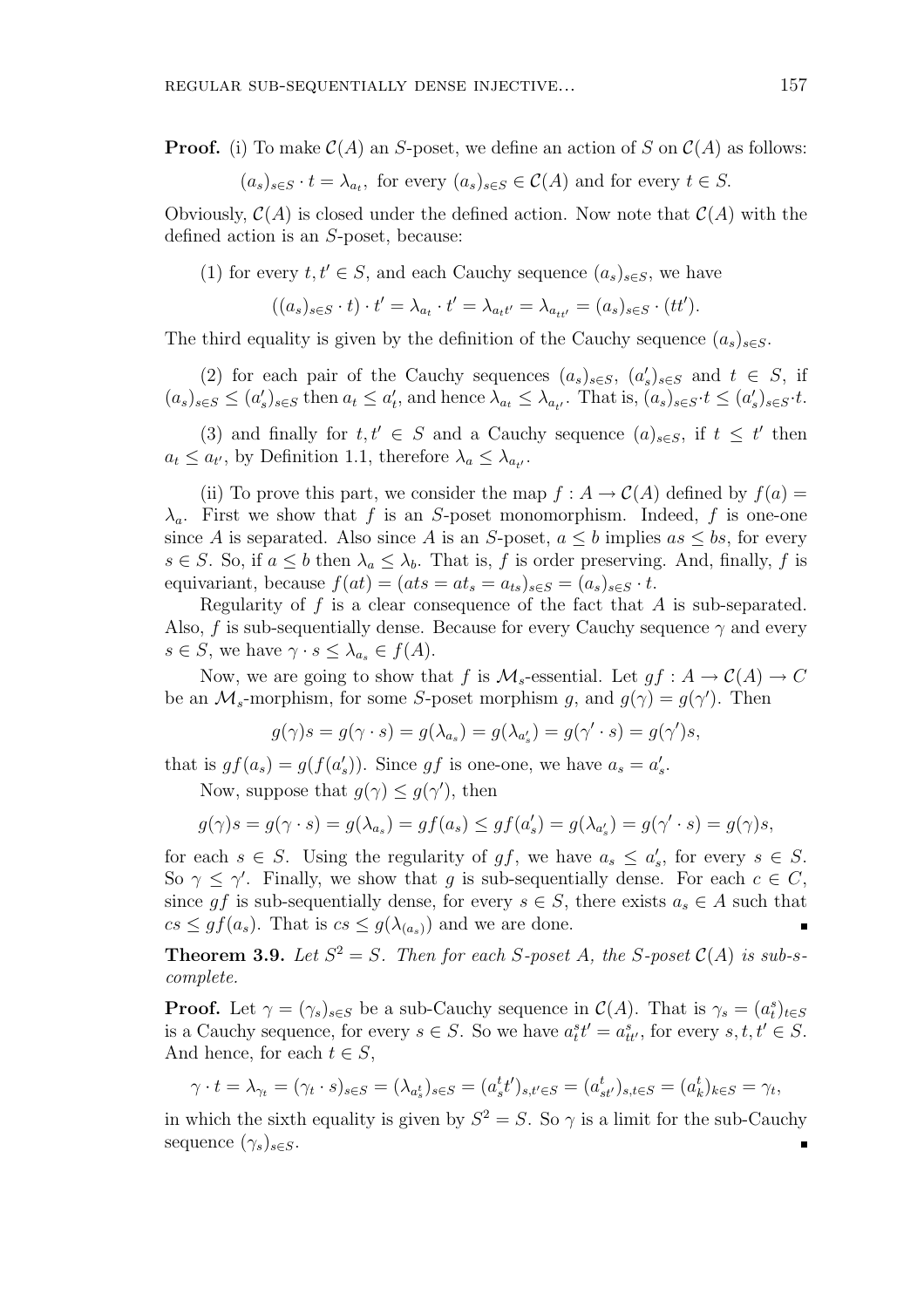**Theorem 3.10.** Let  $S^2 = S$  and A be a sub-separated S-poset. Then  $C(A)$  is the  $\mathcal{M}_s$ -injective hull of A.

**Proof.** By Theorems 3.3 and 3.9,  $C(A)$  is  $M_s$ -absolute retract. And since we have Banaschewki's condition for sub-separated S-posets, so  $\mathcal{C}(A)$  is injective, see Corollary 3.5. Now, by Theorem 3.8, we are done.

# 4. Left zero posemigroup

In this short section, we examine the above results for a special case of ordered semigroups. The semigroup we have chosen here is the left zero one. We will see that the  $\mathcal{M}_s$ -injective hulls in this special and important class of S-posets, have a simpler form.

To do so, we will also use the morphism notation  $A<sup>S</sup>$  of Cauchy sequences and imitate the above proofs in this notation. We will also see that the fixed elements of an S-poset A in this class play an important role to simplify the  $\mathcal{M}_s$ -injective hulls.

An element a of an S-poset A is called a fixed element if  $as = a$  for all  $s \in S$ . The set of all fixed elements of an  $S$ -poset A is denoted by  $Fix A$ , which is in fact a sub S-poset of A.

Note also that, a partial order on a left zero semigroup is automatically compatible with the operation of S. For, if  $s \leq t$  and  $r \in S$ , then we have  $sr = s \le t = tr$  and  $rs = r = rt$ .

Remark 4.1. Analogously to the proof of Theorem 3.8 part (i), one can easily see that  $(FixA)^S$  is an S-poset, except that we should note that the action on  $(FixA)^S$ is of the form  $f \cdot t : S \to A$  which maps every  $s \in S$  to  $f(t)s = f(ts) = f(t)$ , for every  $f \in (Fix A)^S$  and every  $t \in S$ .

**Theorem 4.2.** Let S be a left zero posemigroup and A be an  $S$ -poset. Then, the S-poset  $(FixA)^S$  is sub-complete.

**Proof.** Let  $\gamma = (f_s)_{s \in S}$  be a sub-Cauchy sequence over  $(FixA)^S$ . Hence  $f_s \cdot r \geq$  $f_{sr} = f_s$  for all  $f_s \in (Fix A)^S$  and  $r \in S$ . That is  $f_s \cdot r(t) = f_s(rt) = f_s(r) \ge f_s(t)$ for all  $r, t \in S$  and this implies that  $f_s$  is a constant sequence. So  $f_s(t) = f_s(s)$ . Now, consider  $f : S \to FixA$  which maps each  $s \in S$  to  $f_s(s)$ . Then, for every  $s \in S$ , we have

$$
f \cdot s(t) = f(st) = f(s) = f_s(s) = f_s(t).
$$

That is, f is a limit of the sub-Cauchy sequence  $(f_s)_{s \in S}$  in  $(FixA)^S$ .

According to the above theorem and Theorems 3.3 and 3.4, we have the following.

**Theorem 4.3.** Let S be a left zero posemigroup and A be a sub-separated S-poset. Then, the S-poset  $(FixA)^S$  is sub-sequential regular injective.

Theorem 4.4. Let S be a left zero posemigroup and A be a sub-separated S-poset. Then, the S-poset  $(FixA)^S$  is the sub-sequential regular injective hull of A.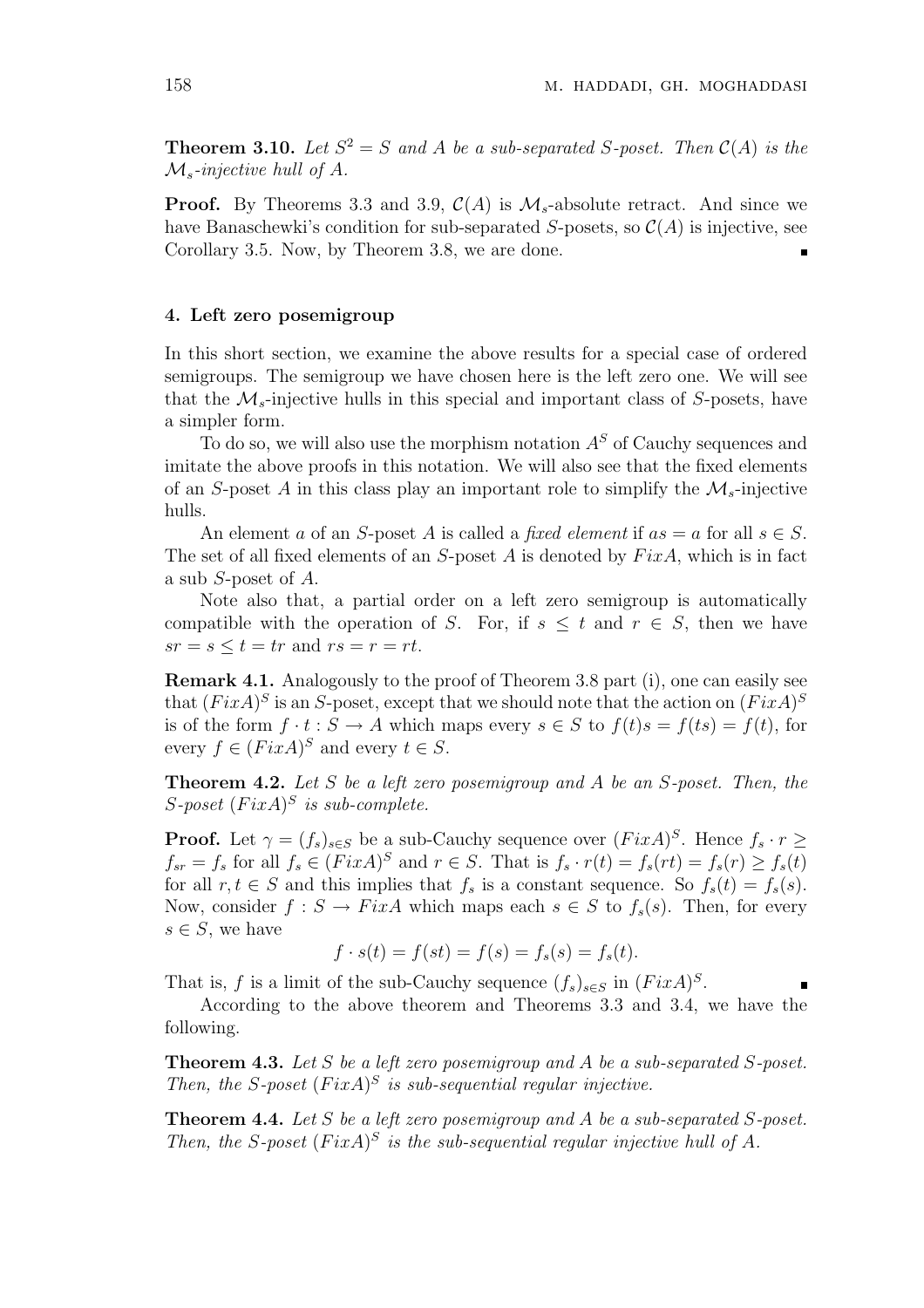**Proof.** First, we show that  $(FixA)^S$  is sub-sequential dense regular essential extension of A. To do so, we define the map  $\varphi: A \to (Fix A)^S$  by

$$
\varphi(a) = \lambda_a : S \to FixA,
$$

in which  $\lambda_a(s) = as$ . We note that  $\varphi(A)$  is s-dense in  $(FixA)^S$ . Because, for each  $f \in (Fix A)^S$  and  $t \in S$  consider  $\lambda_{f(t)}$ . Then we have

(4.1) 
$$
f \cdot t(s) = f(ts) = f(t) = f(t)s = \lambda_{f(t)}(s),
$$

so  $(FixA)^S \subseteq C_s(\varphi(A))$ . It is clear that  $\varphi$  is a regular monomorphism.

Now, we show that  $\varphi$  is essential. Let  $\alpha : (Fix A)^S \to B$  be an S-poset morphism such that  $\alpha \circ \varphi$  is one-one and  $\alpha(f) = \alpha(f')$  for some  $f, f' \in (Fix A)^S$ . Hence, for each  $t \in S$  we have  $\alpha(f)t = \alpha(f')t$ . Thus, by (4.1),

$$
\alpha \circ \varphi(f(t)) = \alpha(\lambda_{f(t)}) = \alpha(\lambda_{f'(t)}) = \alpha \circ \varphi(f'(t)),
$$

for each  $t \in S$ , and therefore  $f(t) = f'(t)$ , for each  $t \in S$ . Now, Lemma 3.7 ensures that  $\varphi$  is sub s-essential and by the former theorem we are done.

Acknowledgment. The authors would like to acknowledge the valuable guidance and comments of Professors M. Mehdi Ebrahimi and Mojgan Mahmoudi during this work.

# References

- [1] Banaschewski, B., Injectivity and essential extensions in equational classes of algebras, Queen's Papers in Pure and Applied Mathematics, 25 (1970), 131-147.
- [2] Bulman-Fleming, S., Gutermuth, D., Gilmour, A., Kilp, M., Flatness properties of S-posets, Communications in Algebra, vol. 34 (2006), 1291- 1317.
- [3] BULMAN-FLEMING, S., MAHMOUDI, M., The category of S-Posets, Semigroup Forum, vol. 71 (2005), 443-461.
- [4] EBRAHIMI, M.M., HADDADI, M., MAHMOUDI, M., *Injectivity in a cat*egory: an overview on well behavior theorems, Algebras, Groups and Geometries, 26 (2009), 451-472.
- [5] EBRAHIMI, M.M., MAHMOUDI, M., Baer criterion for injectivity of projection algebras, Semigroup Forum, 71 (2) (2005), 332-335.
- [6] EBRAHIMI, M.M., MAHMOUDI, M., *Purity and equational compactness of* projection algebras, Appl. Cat. Struc., 9 (2001), 381-394.